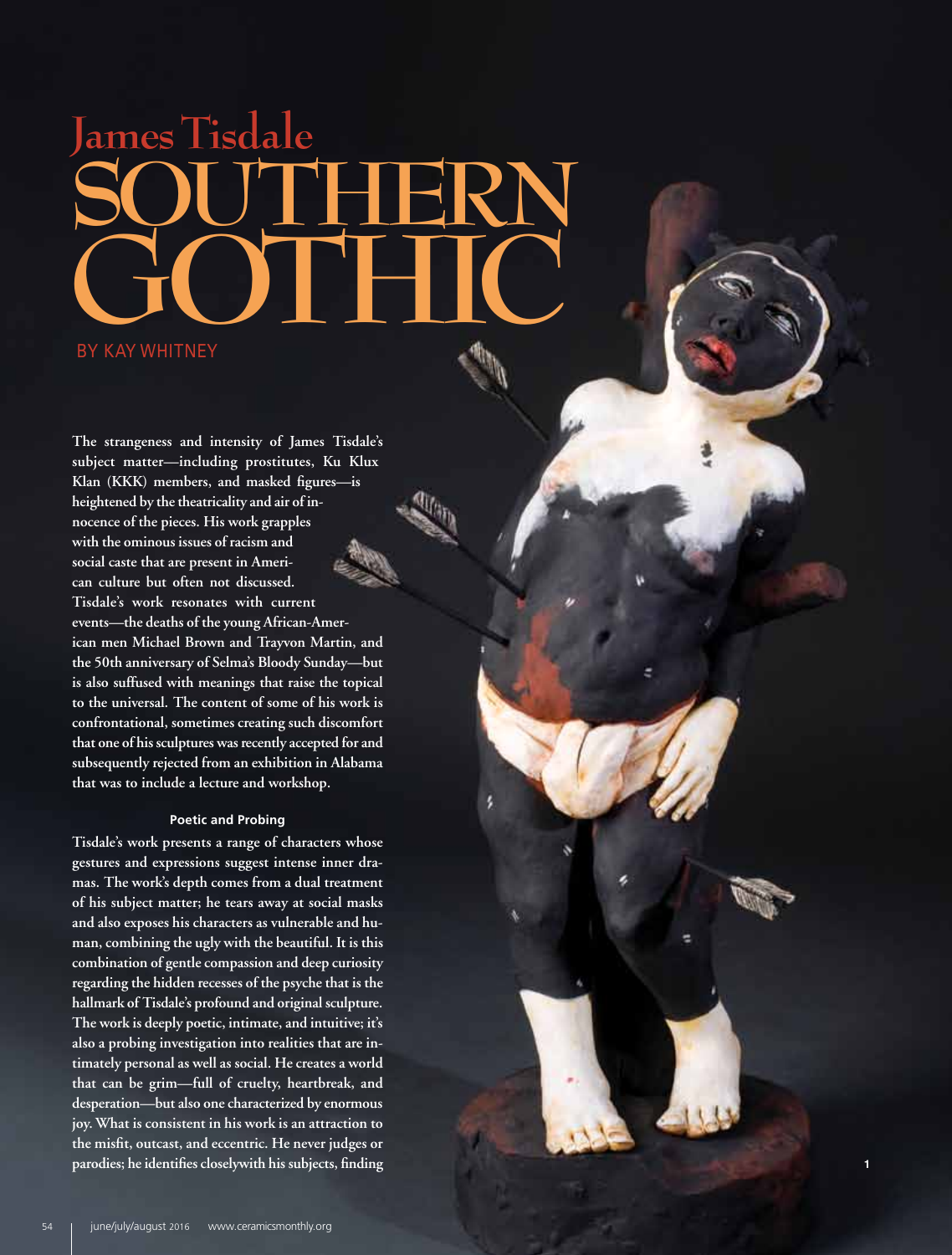

deep connections with their experiences. Tisdale refers to his work as autobiographical, a product of growing up in Mississippi, but also uses it to represent broader themes—racism, sexuality, and religion.

Tisdale employs grotesque, uncanny, and sometimes humorous imagery to describe a culture of violence, bigotry, and religious intolerance. He is interested in the pathos of racial confrontation, poverty, and the isolation of people who have been stigmatized for living outside the norm. The combined influences of a devout Southern Baptist childhood, German Expressionism, Renaissance religious imagery, and Southern folk art mark his work deeply; the combination produces startling, dream-like figures wrapped in an atmosphere of intense solitude.

## **Process**

Tisdale's pieces employ various techniques. Using terra cotta or heavily grogged white earthenware, he builds his pieces with coiling and pinching methods. The surfaces are created with several layers of underglazes, stains, and glazes. Sometimes these are wiped off and reapplied, sometimes treated like watercolors. The initial firing is to cone 1 followed by multiple oxidation firings to cone

03. Tisdale's use of color is rich and saturated; he employs extreme contrasts between flat matte areas and areas of high gloss.

As a result of his residency in China, Tisdale's work has become subtler, he uses fewer colors and has simplified his forms. Tisdale deals in extreme and sometimes mysterious situations; the dramas he depicts are simultaneously innocent and sinister. He employs numerous dichotomies of reference; love and hate, virgin and whore, stereotypes of blackness and whiteness, the personal versus political, innocence against the forces of bigotry, and racism. His figures are slightly monstrous and cartoony, flirting with kitsch and sentimentality, satirical but never cruel.

## **From Personal to Universal**

Tisdale has made several mother-and-child pieces in which the female figure is black and the child white, These pieces reference his own childhood experience of being raised by a black woman in the ferociously racist south of the '60s and '70s. The works concerned with racism are often cryptic but, like most of his work, also incantatory and extravagant. Pieces such as *Southern Madonna* and *Ain't No Bed of Roses* evoke the bizarreness and ambiguity of the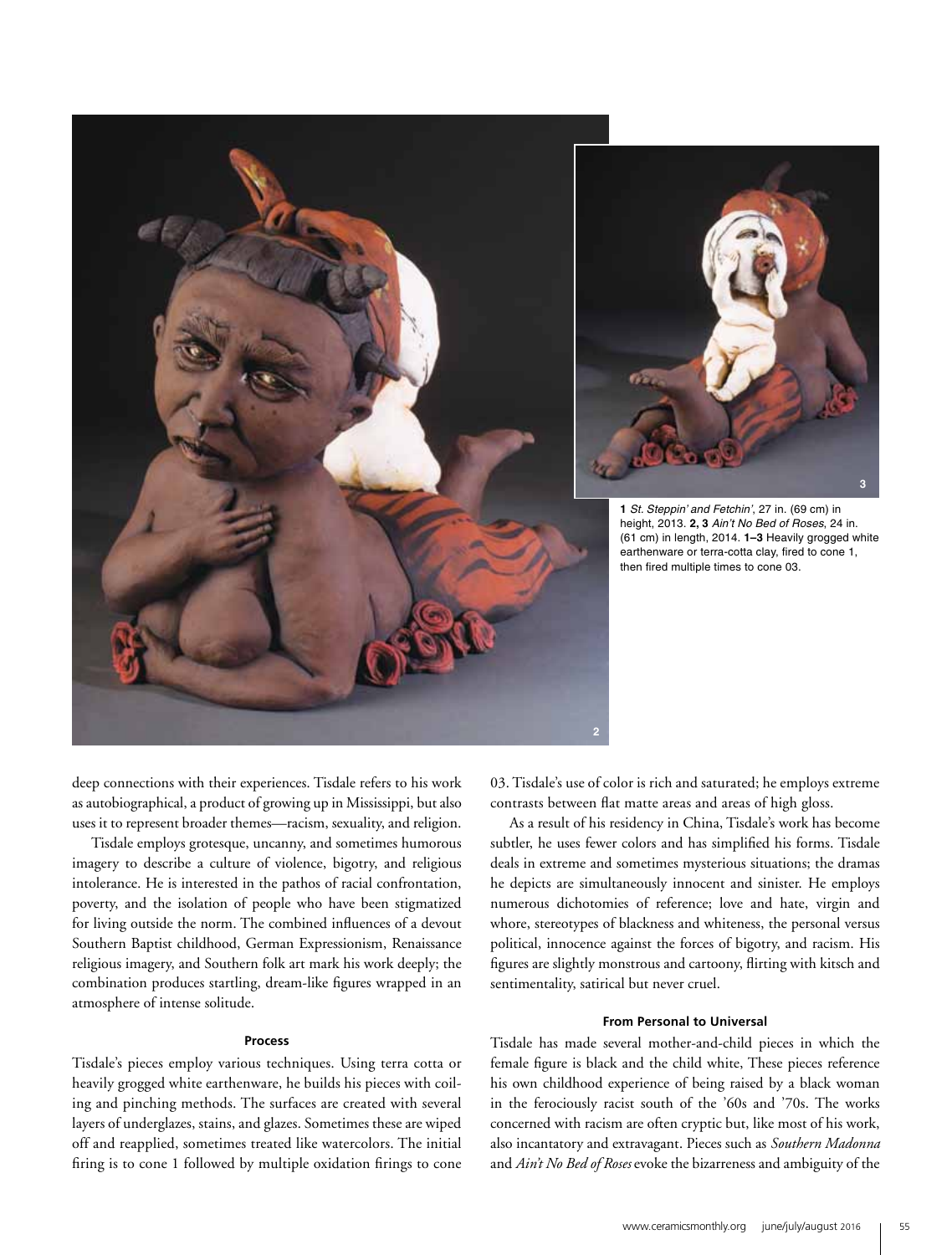